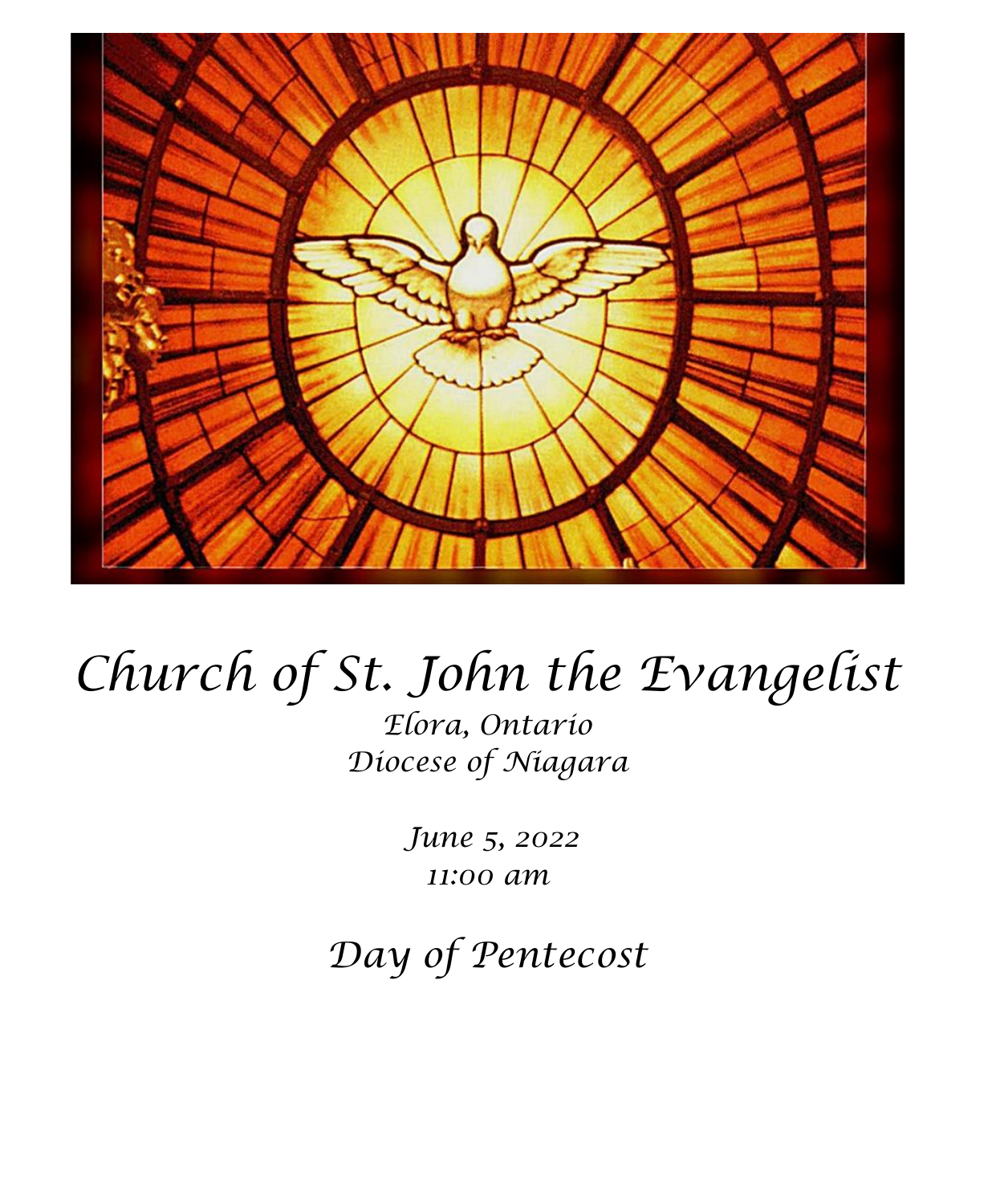# **Day of Pentecost Contract Contract Contract Contract Contract Contract Contract Contract Contract Contract Contract Contract Contract Contract Contract Contract Contract Contract Contract Contract Contract Contract Cont**

## **11:00 am Choral Eucharist (BCP)**

*Prayer books are available on the shelf in the transept aisle if you with to use one. This service is live-streamed from St. John's. Welcome to an in-person service at St. John's. Please keep your physical distance where possible. Wear a good fitting face mask. Use the hand sanitizer provided.*

------------------------------------------------------------

 *St. John's church sits on the traditional unceded territories of the Attawandaron, Mississauga, and Haudenosaunee First Nations. These lands are covered by the Between the Lakes Treaty and the Haldemand land grant. These lands are also part of The Dish With One Spoon Treaty, all subsequent newcomers have been invited into this treaty in the spirit of peace, friendship and respect. Today this land is home to many diverse Inuit, Metis and First Nations peoples.* 

#### **Mass Setting Missa Brevis** Becky McGlade Becky McGlade Becky McGlade Becky McGlade Becky McGlade Becky McGlade

#### **Hymn 646 Spirit Divine, Attend Our Prayers** (vv 1-4)

*Spirit divine, attend our prayers, and make our hearts your home; descend with all your gracious powers: O come, great Spirit, come!*

*Come as the fire and purge our hearts like sacrificial flame; let our whole life an offering be to our Redeemer's name.*

*Come as the light: to us reveal our emptiness and woe, and lead us in those paths of life where all the righteous go.*

*Come as the dove and spread your wings, the wings of peaceful love; and let your church on earth become blest as the church above.*

#### **THE COLLECT FOR PURITY**

*Celebrant:* ALMIGHTY God, unto whom all hearts be open, all desires known, and from whom no secrets are hid: Cleanse the thoughts of our hearts by the inspiration of thy Holy Spirit, that we may perfectly love thee, and worthily magnify thy holy Name; through Christ our Lord. **Amen.**

#### *(congregation may be seated or kneel)*

#### **SUMMARY OF THE LAW**

*Celebrant:* OUR Lord Jesus Christ said: Hear O Israel, The Lord our God is one Lord; and thou shalt love the Lord thy God with all thy heart, and with all thy soul, and with all thy mind, and with all thy strength. This is the first and great commandment. And the second is like unto it:

> Thou shalt love thy neighbour as thyself. On these two commandments hang all the Law and the Prophets.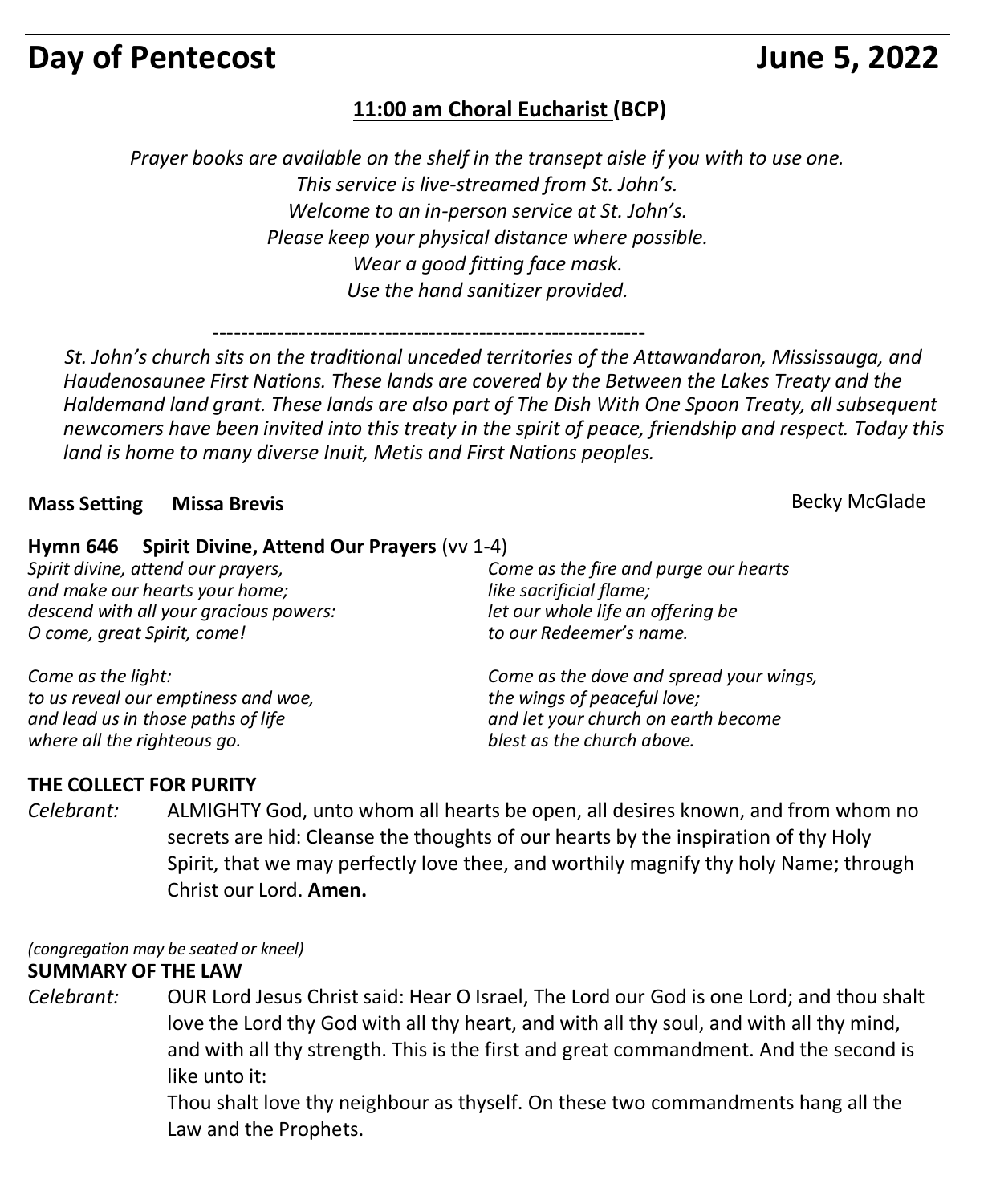*People:* **Lord, have mercy upon us, and write both these thy laws in our hearts, we beseech thee.**

**Kyrie** (choir)

Lord, have mercy upon us. Christ, have mercy upon us. Lord, have mercy upon us.

**GLORIA** Merbecke

*(congregation please stand)*

Glory be to God on high, and in earth peace, good will towards all. We praise thee, we bless thee, we worship thee, we glorify thee, we give thanks to thee for thy great glory, O Lord God, heavenly King, God the Father Almighty.

O Lord, the only-begotten Son, Jesu Christ; O Lord God, Lamb of God, Son of the Father, that takest away the sin of the world, have mercy upon us. Thou that takest away the sin of the world, receive our prayer. Thou that sittest at the right hand of God the Father, have mercy upon us.

For thou only art holy; thou only art the Lord; thou only, O Christ, with the Holy Ghost, art most high in the glory of God the Father. **Amen.**

### **COLLECT**

*Celebrant:* God, who as at this time didst teach the hearts of thy faithful people, by the sending to them the light of thy Holy Spirit: Grant us by the same Spirit to have a right judgement in all things, and evermore to rejoice in his holy comfort; through the merits of Christ Jesus our Saviour, who liveth and reigneth with thee, in the unity of the same Spirit, one God, world without end.

*People:* **Amen.**

### **Reading Acts 2.1-21**

When the day of Pentecost had come, they were all together in one place. And suddenly from heaven there came a sound like the rush of a violent wind, and it filled the entire house where they were sitting. Divided tongues, as of fire, appeared among them, and a tongue rested on each of them. All of them were filled with the Holy Spirit and began to speak in other languages, as the Spirit gave them ability. Now there were devout Jews from every nation under heaven living in Jerusalem. And at this sound the crowd gathered and was bewildered, because each one heard them speaking in the native language of each. Amazed and astonished, they asked, "Are not all these who are speaking Galileans? And how is it that we hear, each of us, in our own native language? Parthians, Medes, Elamites, and residents of Mesopotamia, Judea and Cappadocia, Pontus and Asia, Phrygia and Pamphylia, Egypt and the parts of Libya belonging to Cyrene, and visitors from Rome, both Jews and proselytes, Cretans and Arabs - in our own languages we hear them speaking about God's deeds of power." All were amazed and perplexed, saying to one another, "What does this mean?" But others sneered and said, "They are filled with new wine." But Peter, standing with the eleven, raised his voice and addressed them, "Men of Judea and all who live in Jerusalem, let this be known to you, and listen to what I say. Indeed, these are not drunk, as you suppose, for it is only nine o'clock in the morning. No, this is what was spoken through the prophet Joel: 'In the last days it will be, God declares, that I will pour out my Spirit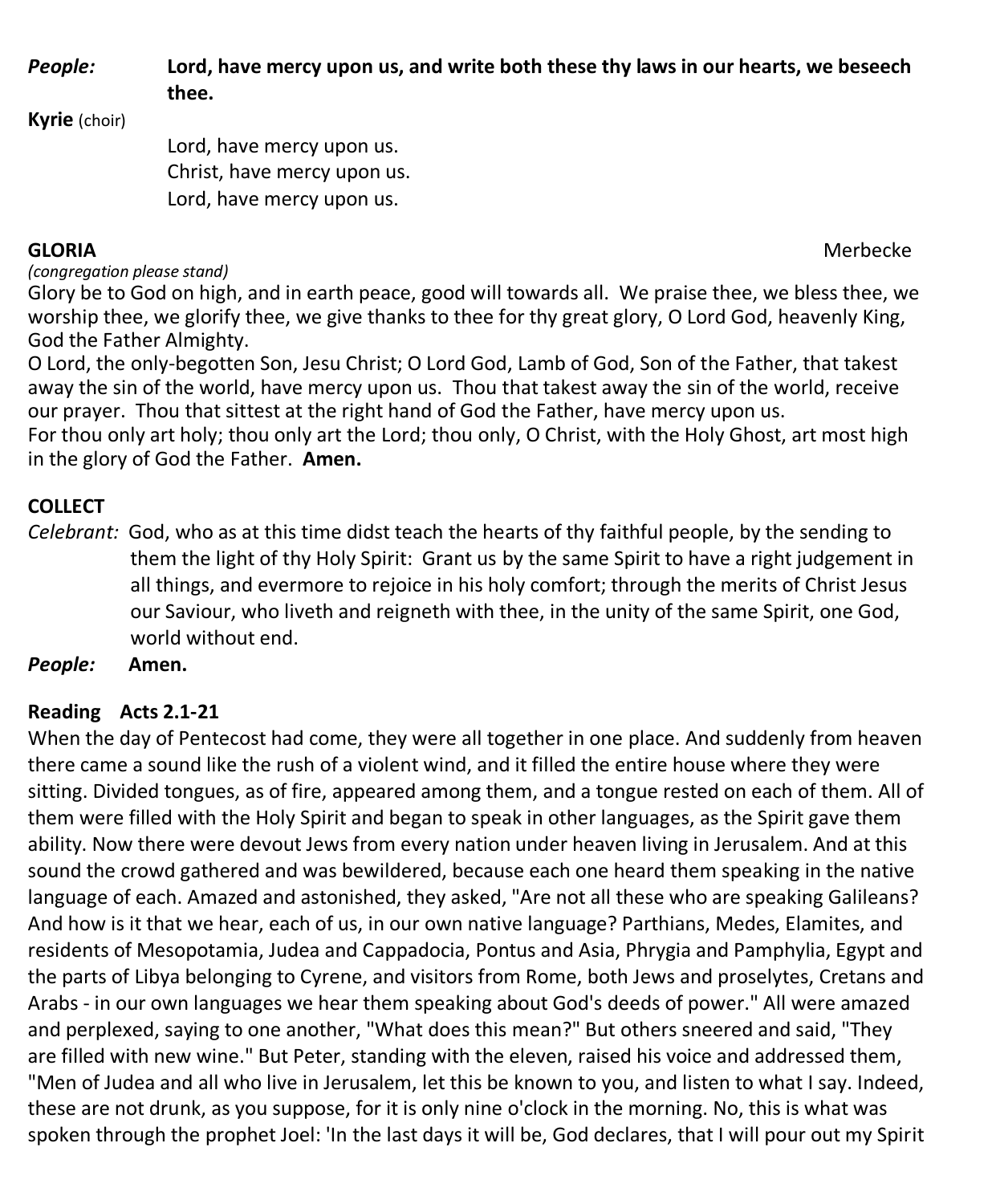upon all flesh, and your sons and your daughters shall prophesy, and your young men shall see visions, and your old men shall dream dreams. Even upon my slaves, both men and women, in those days I will pour out my Spirit; and they shall prophesy. And I will show portents in the heaven above and signs on the earth below, blood, and fire, and smoky mist. The sun shall be turned to darkness and the moon to blood, before the coming of the Lord's great and glorious day. Then everyone who calls on the name of the Lord shall be saved.'"

#### **Psalm 104.25-36** *(plainchant)*

O Lord, how manifold are thy works! in wisdom hast thou made them all; the earth is full of thy creatures. So is the great and wide sea also, wherein are things creeping innumerable, both small and great beasts. There go the ships; and there is Leviathan, whom thou hast formed to take his pastime therein. These wait all upon thee, that thou mayest give them meat in due season. When thou givest it to them they gather it; and when thou openest thy hand they are filled with good. When thou hidest thy face they are troubled: when thou takest away their breath they die, and are turned again to their dust. When thou lettest thy breath go forth they are made; and thou renewest the face of the earth. Let the glorious majesty of the Lord endure for ever; let the Lord rejoice in his works. The earth shall tremble at the look of him, if he do but touch the hills they shall smoke. I will sing unto the Lord as long as I live: I will praise my God while I have my being. And so shall my words please him: my joy shall be in the Lord.

Praise thou the Lord, O my soul. Praise the Lord.

#### *(please stand)*

**GOSPEL** 

*Reader:*The Lord be with you.

#### *People:* **And with thy spirit.**

Reader: The Holy Gospel is written in the 14<sup>th</sup> chapter of the gospel according to John beginning at the 8<sup>th</sup> verse.

### *People:* **Glory be to thee, O Lord.**

Philip said to Jesus, "Lord, show us the Father, and we will be satisfied." Jesus said to him, "Have I been with you all this time, Philip, and you still do not know me? Whoever has seen me has seen the Father. How can you say, 'Show us the Father'? Do you not believe that I am in the Father and the Father is in me? The words that I say to you I do not speak on my own; but the Father who dwells in me does his works. Believe me that I am in the Father and the Father is in me; but if you do not, then believe me because of the works themselves. Very truly, I tell you, the one who believes in me will also do the works that I do and, in fact, will do greater works than these, because I am going to the Father. I will do whatever you ask in my name, so that the Father may be glorified in the Son. If in my name you ask me for anything, I will do it. If you love me, you will keep my commandments. And I will ask the Father,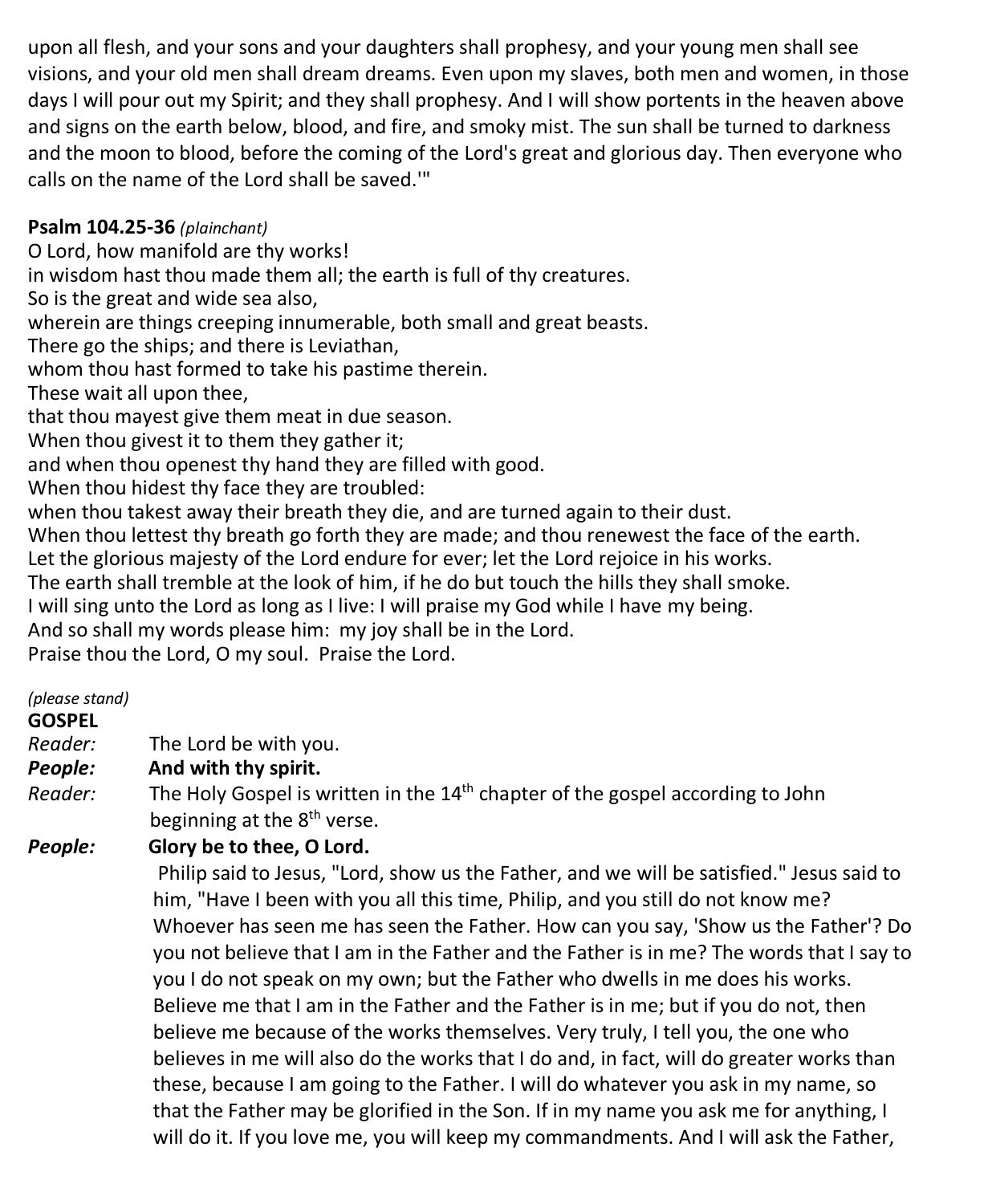and he will give you another Advocate, to be with you forever. This is the Spirit of truth, whom the world cannot receive, because it neither sees him nor knows him. You know him, because he abides with you, and he will be in you. The Gospel of Christ.

#### *People:* **Praise be to thee, O Christ.**

*Celebrant:* I BELIEVE in one God

*People:* **the Father Almighty, Maker of heaven and earth, and of all things visible and invisible:**

> **And in one Lord Jesus Christ, the only begotten Son of God, begotten of the Father before all worlds; God, of God; light, of light; very God, of very God; begotten, not made; being of one substance with the Father; through whom all things were made: who for us and for our salvation came down from heaven, and was incarnate by the Holy Ghost of the Virgin Mary, and was made man, and was crucified also for us under Pontius Pilate. He suffered and was buried, and the third day he rose again according to the Scriptures, and ascended into heaven, and sitteth on the right hand of the Father. And he shall come again with glory to judge both the quick and the dead: whose kingdom shall have no end.**

> **And I believe in the Holy Ghost, the Lord, the Giver of life, who proceedeth from the Father and the Son, who with the Father and the Son together is worshipped and glorified, who spake by the prophets. And I believe one, holy, catholic, and apostolic church. I acknowledge one baptism for the remission of sins. And I look for the resurrection of the dead, and the life of the world to come. Amen.**

#### **Hymn 649 Breathe On Me, Breath of God** (vv 1-4)

| Breathe on me, breath of God;<br>fill me with life anew,<br>that I may love what thou dost love,<br>and do what thou wouldst do. | Breath on me, breath of God,<br>till I am wholly thine,<br>until this earthly part of me glows<br>with thy fire divine. |                  |
|----------------------------------------------------------------------------------------------------------------------------------|-------------------------------------------------------------------------------------------------------------------------|------------------|
| Breathe on me, breath of God,<br>until my heart is pure,<br>until my will is one with thine<br>to do and to endure.              | Breath on me, breath of God:<br>so shall I never die,<br>but live with thee the perfect life<br>of thine eternity.      |                  |
| Rev'd Canon Paul Walker<br><b>SERMON</b>                                                                                         |                                                                                                                         |                  |
| Anthem<br><b>Veni Sancte Spiritus</b><br>Come, Holy Spirit,<br>send forth the heavenly<br>ray of your light.                     | Without the nod of your head,<br>there is nothing in man,<br>nothing that is harmless.                                  | Morten Lauridsen |

Come, father of the poor, come, giver of gifts, come, light of hearts.

Greatest comforter,

Bend that which is inflexible,

Cleanse that which is unclean, water that which is dry, heal that which is wounded.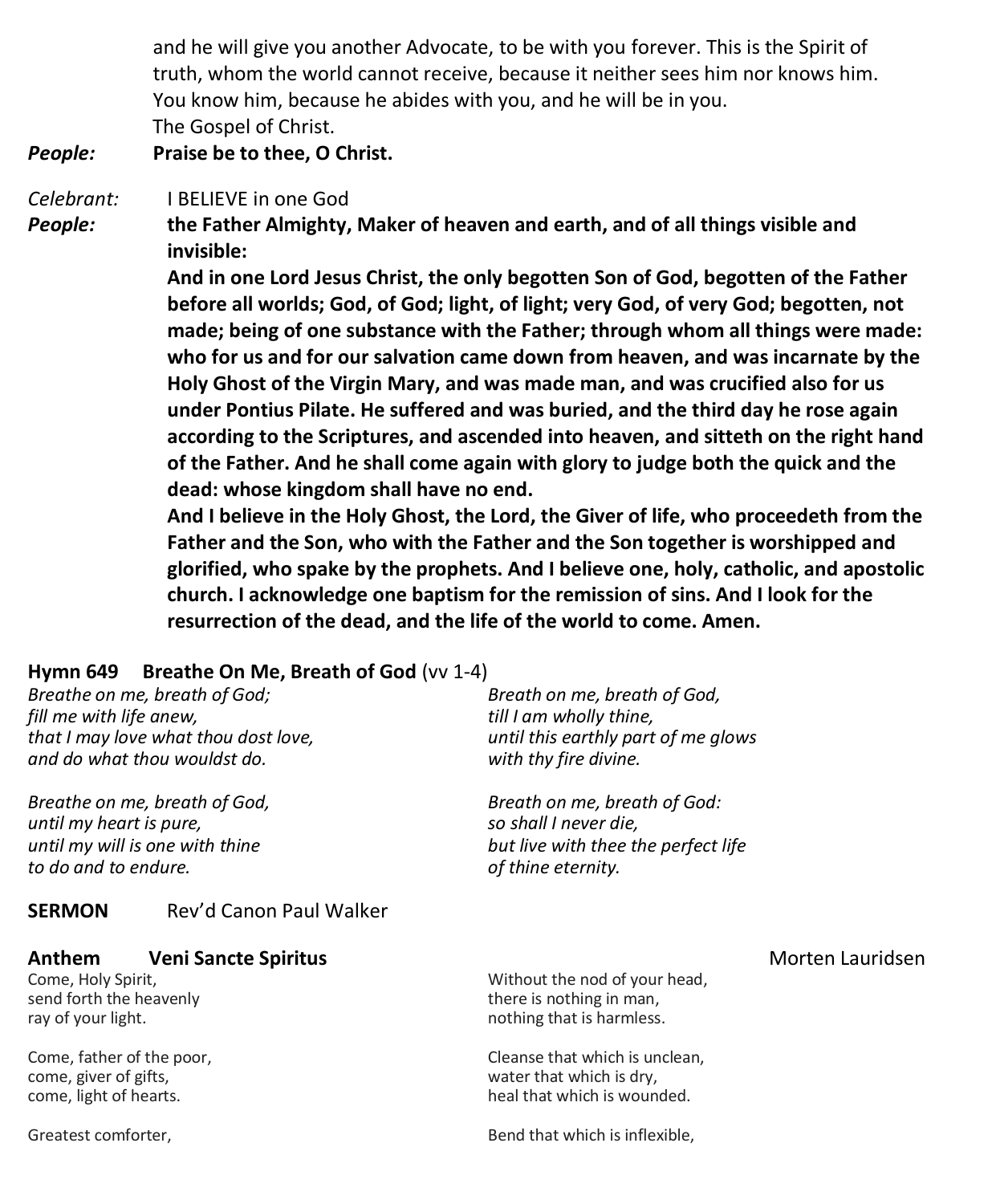sweet guest of the soul, sweet consolation.

In labour, rest, in heat, temperateness, in tears, solace.

O most blessed light, fill the inmost heart of your faithful.

#### **PREPARATION OF THE GIFTS**

warm that which is chilled, correct that which has gone astray.

Give to your faithful, those who trust in you, the sevenfold gifts.

Give the reward of virtue, give a death of salvation, give joy constantly.

During the Anthem the Celebrant prepares the elements for Communion.

*"Come, Holy Spirit, fill the hearts of your faithful; and kindle in us the fire of your love."*

#### **PRAYERS**

Almighty and everliving God, who by thy holy Apostle hast taught us to make prayers and supplications, and to give thanks, for all people: We humbly beseech thee most mercifully to accept our alms and oblations, and to receive these our prayers, which we offer unto thy Divine Majesty; beseeching thee to inspire continually the universal Church with the spirit of truth, unity, and concord: And grant that all they that do confess thy holy Name may agree in the truth of thy holy Word, and live in unity and godly love.

We beseech thee also to lead all nations in the way of righteousness; and so to guide and direct their governors and rulers, that thy people may enjoy the blessings of freedom and peace: And grant unto thy servant *ELIZABETH* our Queen, and to all that are put in authority under her, that they may truly and impartially administer justice, to the maintenance of thy true religion and virtue.

Give grace, O heavenly Father, all Bishops, Priests and Deacons, and specially to thy servant Susan, our Bishop, that they may both by their life and doctrine set forth thy true and living Word, and rightly and duly administer thy holy Sacraments: Prosper, we pray thee, all those who proclaim the Gospel of thy kingdom among the nations: And to all thy people give thy heavenly grace, and specially to this congregation here present, that, with meek heart and due reverence they may hear and receive thy holy Word; truly serving thee I holiness and righteousness all the days of their life.

And we most humbly beseech thee of thy goodness, O Lord, to comfort and succour all them, who in this transitory life as in trouble, sorrow, need, sickness, or any other adversity, *especially those for whom our prayers are desired.*

We remember before thee, O Lord, all t hy servants departed this life in thy faith and fear: and we bless thy holy Name for all who in life and death have glorified thee; beseeching thee to give us grace that, rejoicing in their fellowship, we may follow their good examples, and with them be partakers of thy heavenly kingdom.

Grant this, O Father, for Jesus Christ's sake, our only Mediator and Advocate, to whom, with thee and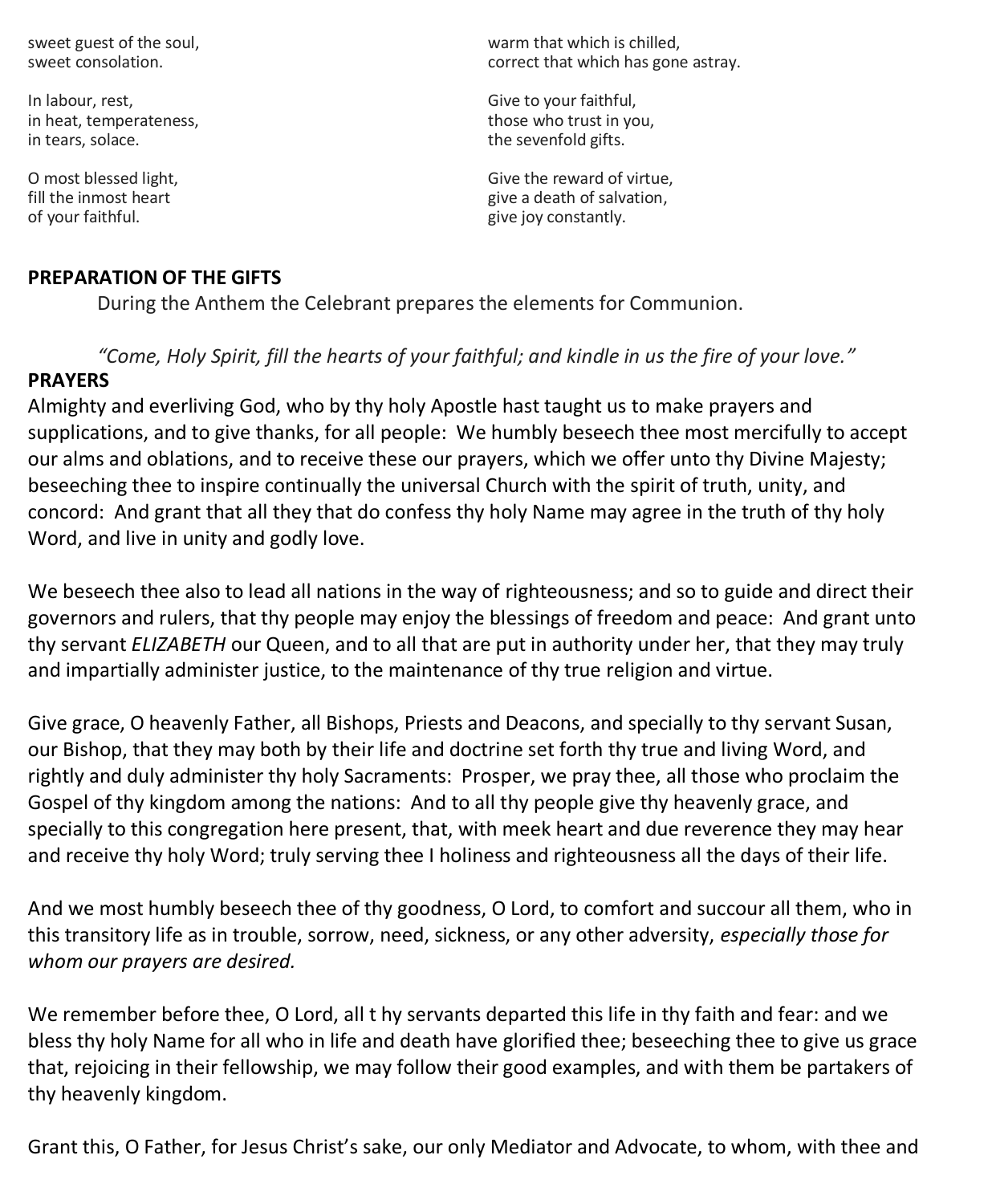the Holy Ghost, be all honour and glory, world without end. **Amen.**

#### **CONFESSION AND ABSOLUTION**

*Leader:* YE that do truly and earnestly repent you of your sins, and are in love and charity with your neighbours, and intend to lead the new life, following the commandments of God, and walking from henceforth in his holy ways: draw near with faith, and take this holy sacrament to your comfort; and make your humble confession to Almighty God.

#### *Celebrant:* ALMIGHTY God,

- *All:* **Father of our Lord Jesus Christ, maker of all things, judge of all people: we acknowledge and confess our manifold sins and wickedness, which we from time to time most grievously have committed, by thought, word, and deed, against thy divine majesty. We do earnestly repent, and are heartily sorry for these our misdoings. Have mercy upon us, most merciful Father; for thy Son our Lord Jesus Christ's sake, forgive us all that is past; and grant that we may ever hereafter serve and please thee in newness of life, to the honour and glory of thy Name; through Jesus Christ our Lord. Amen.**
- *Celebrant:* ALMIGHTY God, our heavenly Father, who of his great mercy hath promised forgiveness of sins to all them that with hearty repentance and true faith turn unto him: have mercy upon you; pardon and deliver you from all your sins; confirm and strengthen you in all goodness; and bring you to everlasting life; through Jesus Christ our Lord.

*All:* **Amen.**

*Leader:* Hear what comfortable words our Saviour Christ saith unto all that truly turn to him: Come unto me all that labour and are heavy laden, and I will refresh you. - *Matthew 11:28*

God so loved the world, that he gave his only begotten Son, to the end that all that believe in him should not perish, but have eternal life. - *John 3:16.* Hear also what Saint Paul saith:

This is a true saying, and worthy of all to be received, that Christ Jesus came into the world to save sinners. - *1 Timothy 1:15.*

Hear also what Saint John saith.

If any one sin, we have an Advocate with the Father, Jesus Christ the righteous; and he is the propitiation for our sins. - *1 St John 2:1, 2*.

#### **THANKSGIVING AND CONSECRATION**

*(Choir stand) Celebrant:* The Lord be with you; *Choir:* And with thy spirit. Celebrant: Lift up your hearts;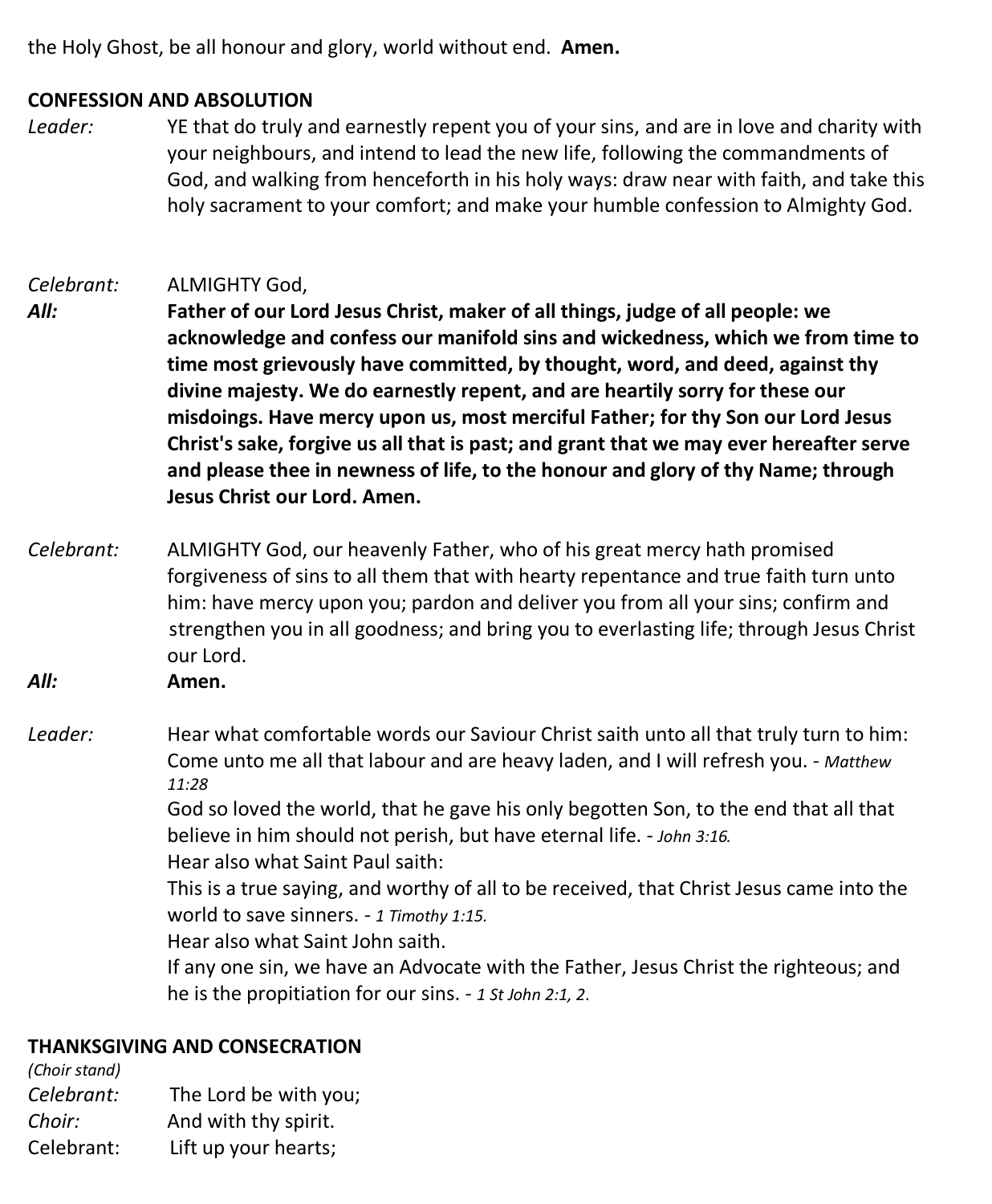*Choir:* We lift them up unto the Lord.

Celebrant*:* Let us give thanks unto our Lord God;

*Choir*: It is meet and right so to do.

Celebrant*:* It is very meet, right, and our bounden duty that we should at all times and in all places give thanks unto thee, O Lord, Holy Father, Almighty, Everlasting God, Creator and preserver of all things.

> Through Jesus Christ our Lord; according to whose most true promise, the Holy Spirit came down as at this time from heaven, lighting upon the disciples to teach them, and to lead them into all trust; giving both the gift of tongues, and also boldness with fervent zeal constantly to preach the Gospel unto all nations; whereby we have been brought out of darkness and error into the clear light and true knowledge of thee, and of thy Son Jesus Christ.

 Therefore with Angels and Archangels, and with the whole company of heaven, we laud and magnify thy glorious Name; evermore praising thee and saying:

*Choir* **Holy, Holy, Holy, Lord God of hosts,**  heaven and earth are full of thy glory. Glory be to thee, O Lord Most High. Blessed is he who cometh in the name of the Lord, Hosanna in the Highest.

#### **PRAYER OF CONSECRATION**

*Celebrant*: BLESSING and glory and thanksgiving be unto thee Almighty God, our heavenly Father, who of thy tender mercy didst give thine only Son Jesus Christ to take our nature upon him, and to suffer death upon the Cross for our redemption; who made there, by his one oblation of himself once offered, a full, perfect, and sufficient sacrifice, oblation, and satisfaction, for the sins of the whole world; and did institute, and in his holy Gospel command us to continue, a perpetual memorial of that his precious death, until his coming again.

> Hear us, O merciful Father, we most humbly beseech thee; and grant that we receiving these thy creatures of bread and wine, according to thy Son our Saviour Jesus Christ's holy institution, in remembrance of his death and passion, may be partakers of his most blessed Body and Blood; who, in the same night that he was betrayed, took Bread; and, when he had given thanks, he brake it; and gave it to his disciples, saying, Take, eat; this is my Body which is given for you: Do this in remembrance of me. Likewise after supper he took the Cup; and, when he had given thanks, he give it to them, saying, Drink ye all, of this; for this is my Blood of the new Covenant, which is shed for you and for many for the remission of sins: Do this, as oft as ye shall drink it, in remembrance of me.

Wherefore, O Father, Lord of heaven and earth, we thy humble servants, with all thy holy Church, remembering the precious death of thy beloved Son, his mighty resurrection, and glorious ascension, and looking for his coming again in glory, do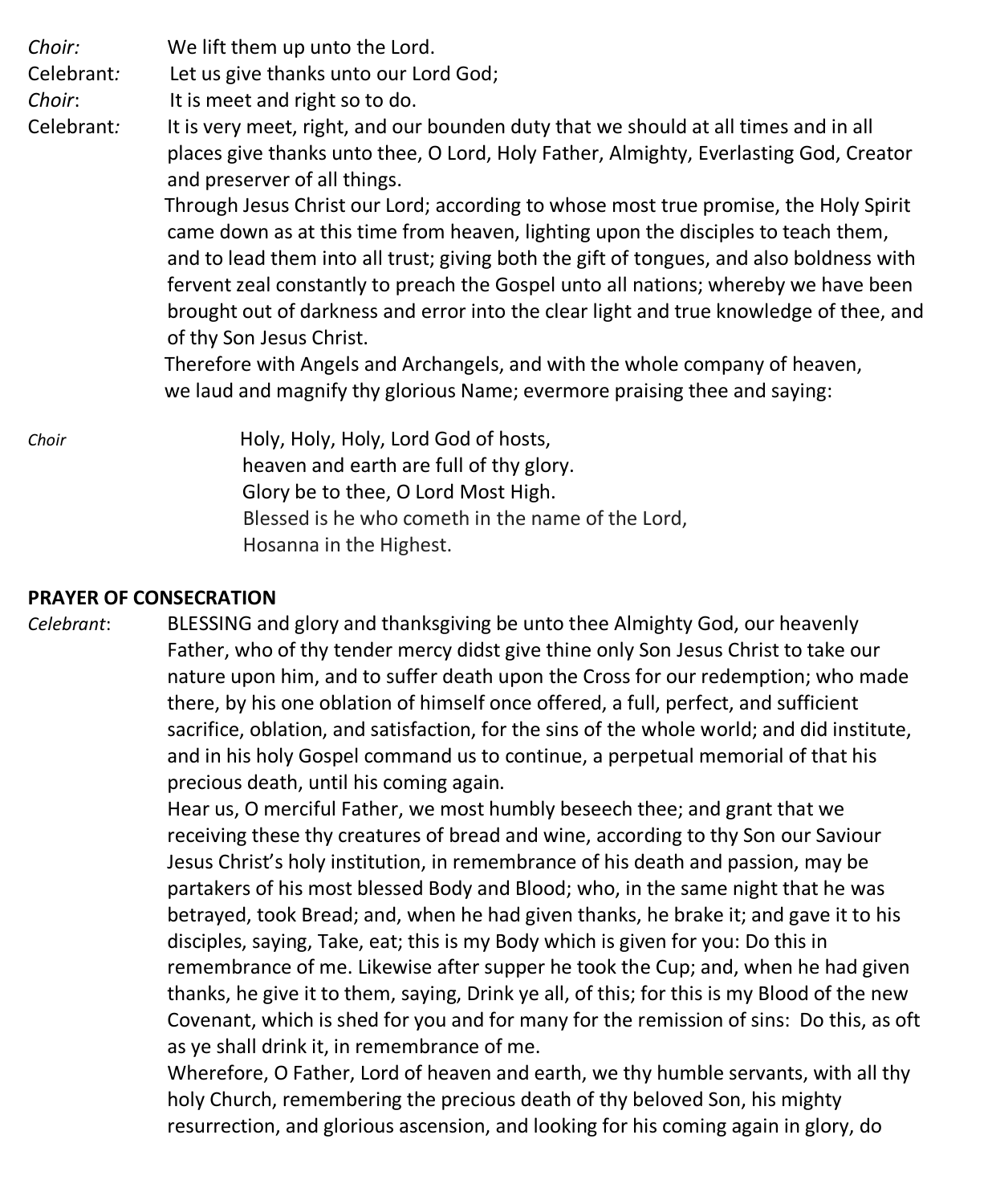make before thee, in this sacrament of the holy Bread of eternal life and the Cup of everlasting salvation, the memorial which he hath commanded; And we entirely desire thy fatherly goodness mercifully to accept this our sacrifice of praise and thanksgiving, most humbly beseeching thee to grant, that by the merits and death of thy Son Jesus Christ, and through faith in his blood, we and all thy whole Church may obtain remission of our sins, and all other benefits of his passion; And we pray that by the power of thy Holy Spirit, all we who are partakers of this holy Communion may be fulfilled with thy grace and heavenly benediction; through Jesus Christ our Lord, by whom and with whom, in the unity of the Holy Spirit, all honour and glory be unto thee, O Father Almighty, world without end. *All:* **Amen.**

- *Celebrant:* The peace of the Lord be always with you; *All:* **And with thy Spirit.**
- *All:* **We do not presume to come to this thy Table, O merciful Lord, Trusting in our own righteousness, But in thy manifold and great mercies. We are not worthy So much as to gather up the crumbs under thy Table. But thou art the same Lord, Whose property is always to have mercy: Grant us therefore, gracious Lord, So to eat the Flesh of thy dear Son Jesus Christ, And to drink his Blood, That our sinful bodies May be made clean by his Body, And our souls washed through his most precious Blood, And that we may evermore dwell in him, And he in us. Amen. Choir:** Agnus Dei

#### **Administration of Communion**

You are invited to receive communion in one kind from one of two standing stations: one station at the chancel steps, and one at the cross of the main aisle. Please keep your distance from members of other  *families.*

 *Please keep your face mask on while you hear the words of administration or blessing. If you do not wish to receive the sacrament, you are welcome to come forward for a blessing.*

#### **PRAYERS AFTER COMMUNION**

| Celebrant: | Let us pray.                                                                                                                                                                                                                                                                                                                                                                |  |
|------------|-----------------------------------------------------------------------------------------------------------------------------------------------------------------------------------------------------------------------------------------------------------------------------------------------------------------------------------------------------------------------------|--|
|            | <b>OUR Father</b>                                                                                                                                                                                                                                                                                                                                                           |  |
| All:       | who art in heaven, hallowed be thy name, thy kingdom come, thy will be done, on<br>earth as it is in heaven. Give us this day our daily bread; and forgive us our<br>trespasses, as we forgive them that trespass against us; and lead us not into<br>temptation, but deliver us from evil. For thine is the kingdom, the power, and the<br>glory, for ever and ever. Amen. |  |
| Celebrant: | Almighty and everliving God, we most heartily thank thee that thou dost graciously<br>feed us, in these holy mysteries, with the spiritual food of the most precious body and<br>blood of thy Son our Saviour Jesus Christ; assuring us thereby of thy favour and                                                                                                           |  |

goodness towards us; and that we are living members of his mystical body, which is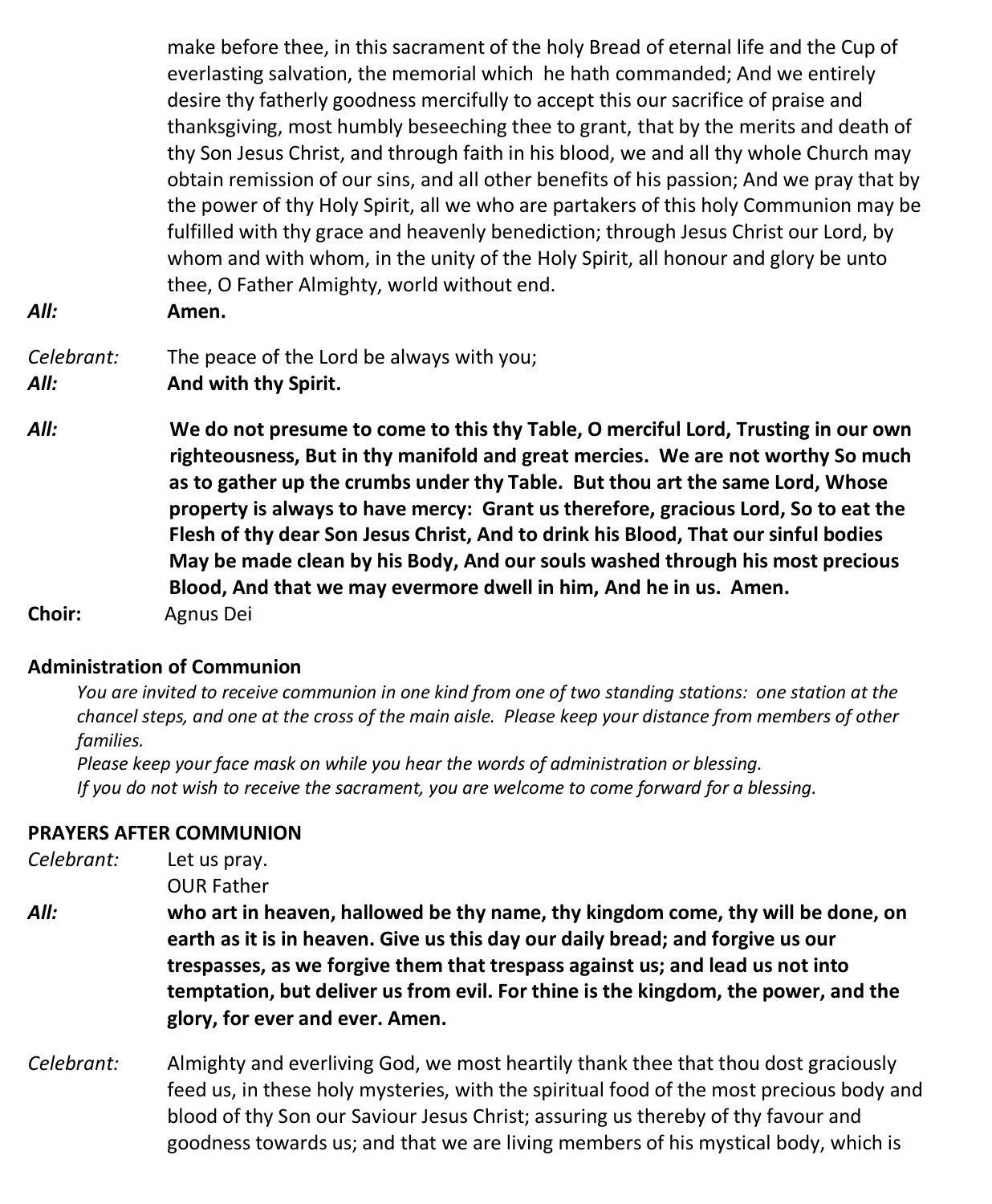the blessed company of all faithful people; and are also heirs through hope of thy everlasting kingdom.

*All:* **And here we offer and present unto thee, O Lord, ourselves, our souls and bodies, to be a reasonable, holy, and living sacrifice unto thee. And although we are unworthy, yet we beseech thee to accept this our bounden duty and service, not weighing our merits, but pardoning our offences; through Jesus Christ our Lord, to whom, with thee and the Holy Ghost, be all honour and glory, world without end. Amen.**

#### **BLESSING**

#### **Hymn 645 Come Down O Live Divine** (vv 1-4)

*Come down, O Love divine, seek thou this soul of mine, and visit it with thine own ardour glowing; O Comforter, draw near, within my heart appear, and kindle it, thy holy flame bestowing.*

*O let it freely burn, till earthly passions turn to dust and ashes in its heat consuming; and let thy glorious light shine ever on my sight, and clothe me round, the while my path illuming.*

*Let holy charity mine outward vesture be, and lowliness become mine inner clothing; true lowliness of heart, which takes the humbler part, and o'er its own shortcomings weeps with loathing.*

*And so the yearning strong, with which the soul will long, shall far outpass the power of human telling; for none can guess its grace, till they become the place wherein the Holy Spirit finds a dwelling.*

#### **POSTLUDE Veni Creator** Nicolas de Grigny

| Greeters            | Maureen McIntyre, Susan Adams                                           |
|---------------------|-------------------------------------------------------------------------|
| Readers             | Guinevere Kern, Nancy Scott                                             |
| Choir               | Lesley Bouza, Audrey Coates, Rebecca McKay, Janelle Santi, Kate Wright, |
|                     | Autumn Debassige, Lisa Jones, Sarah Pearson, Christina Stelmacovich,    |
|                     | Jerome Chang, Lanny Fleming, Quade Nielsen, Jeffrey Smith,              |
|                     | Michael Cressman, Alan Macdonald, Luke MacLean, Matt Oxley              |
| Altar Guild         | Mardy Langford, Pam Gradwell                                            |
| <b>Flower Guild</b> | Dawn McClure                                                            |
| Technician          | Rod Murray                                                              |

Flowers are to the glory of God and in loving memory of John Dightam, the gift of Elaine, Louise and Fiona; also in loving memory of my nephew, David Stelmacovich, the gift of Christina Stelmacovich.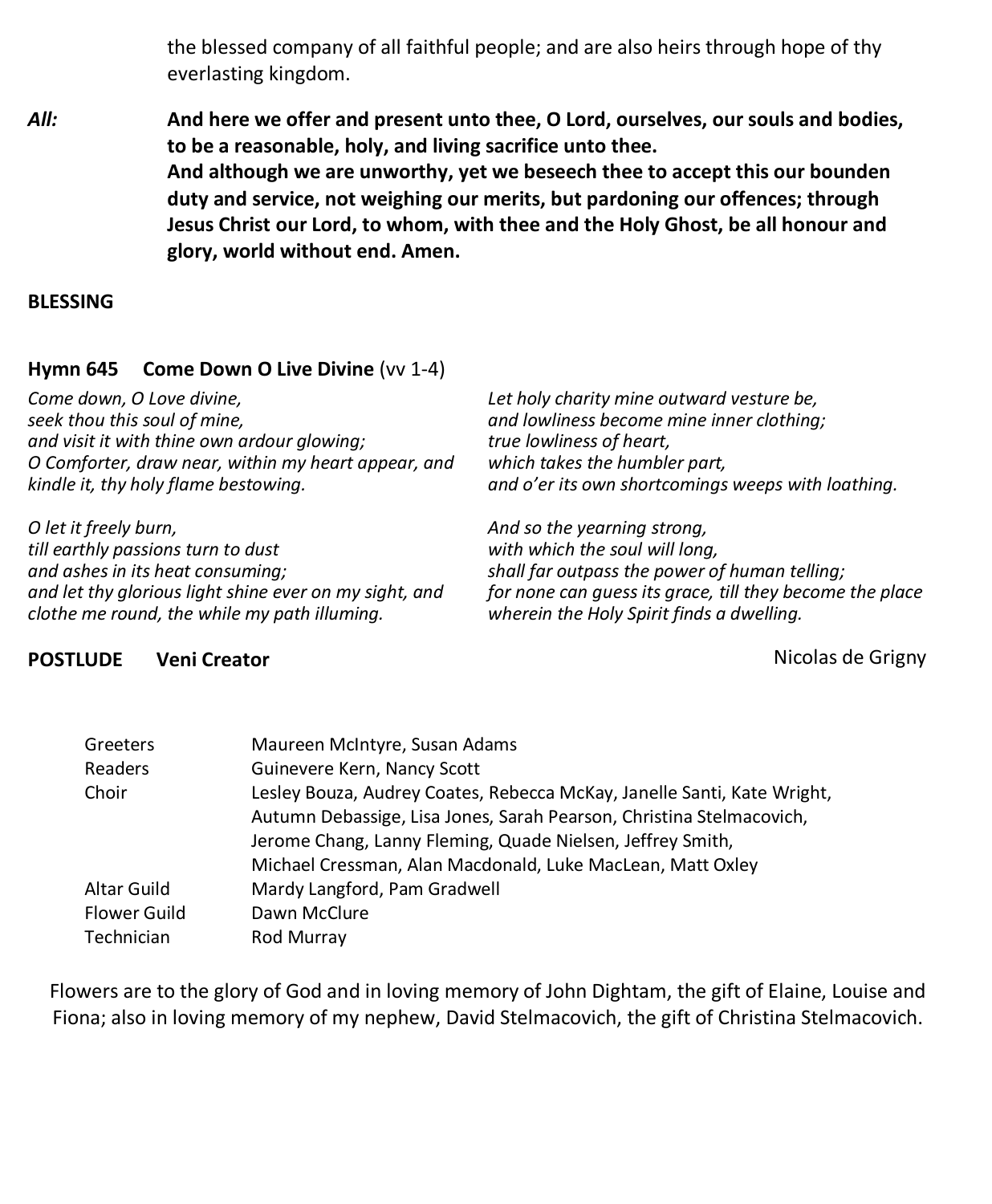# **Announcements for June 5, 2022**

#### **This Week at St. John's**

| Today     | 4:00 p.m. Evensong and Garden Party for Queen's Platinum Jubilee |
|-----------|------------------------------------------------------------------|
| Monday    | 7:00 p.m. Bible Study at Portage                                 |
| Wednesday | 9:30 a.m. Knitters and Quilters                                  |
|           | 10:00 a.m. Communion Service                                     |
| Thursday  | 9:00 a.m. Morning Prayer on Zoom                                 |
|           | 7:30 p.m. Parish Choir Rehearsal                                 |
| Sunday    | 8:00 a.m. Holy Communion (BCP)                                   |
|           | 9:00 a.m. Holy Eucharist (BAS) with Volunteer Choir              |
|           | 10:00 a.m. Holy Communion at Christ Church Chapel, Drayton       |
|           | 11:00 a.m. Choral Matins (BCP) with Parish Choir                 |
|           | 4:00 p.m. Fiercely Loved - Christ's Church Cathedral, Hamilton   |

### **TODAY 4:00 p.m. - Evensong and Garden Party for Queen's Platinum Jubilee**

Join us this afternoon as we celebrate the Queen's Platinum Jubilee with a Choral Evensong followed by a Garden Party outside. It will be a once in a lifetime event not to be missed.

### **Sunday June 19, 3:00pm – Afternoon Recital with Noël Wan, harp**

Join us for a relaxing and uplifting afternoon of solo harp music featuring harpist Dr. Noël Wan. Currently serving as Assistant Professor of Harp at Western University, Noël Wan is a multiple international prize-winning soloist and chamber musician. Originally from San Jose, California, she now lives in Kitchener with her partner, Patrick Murray. This is a freewill concert for our parish community; no admission charged.

### **Fiercely Loved**

### **Sunday June 12, 4:00 p.m**.

Join the Bishop and people across the Diocese as we celebrate the presence and participation of 2SLGBTQIA+ in our communities. The service is in-person and live-streamed on YouTube Niagara Anglican.

### **Participating at St. John's**

If you are interested in being a Reader at 11:00 please contact Patricia Reimer; or if you want to help with the Flower Guild, please contact Dawn McClure; or if you want to help with the Altar Guild, please contact Pam Gradwell.

There is a role for you at St. John's.

### **Diocesan Clergy Conference**

For the first time in three years the Bishop is able to gather the clergy and licensed lay workers in the Diocese together for a conference. It will be held on Monday to Wednesday this week just outside Rama. The speaker is our Primate, Linda Nicholls, and the theme is "What does the Lord Require of You?"